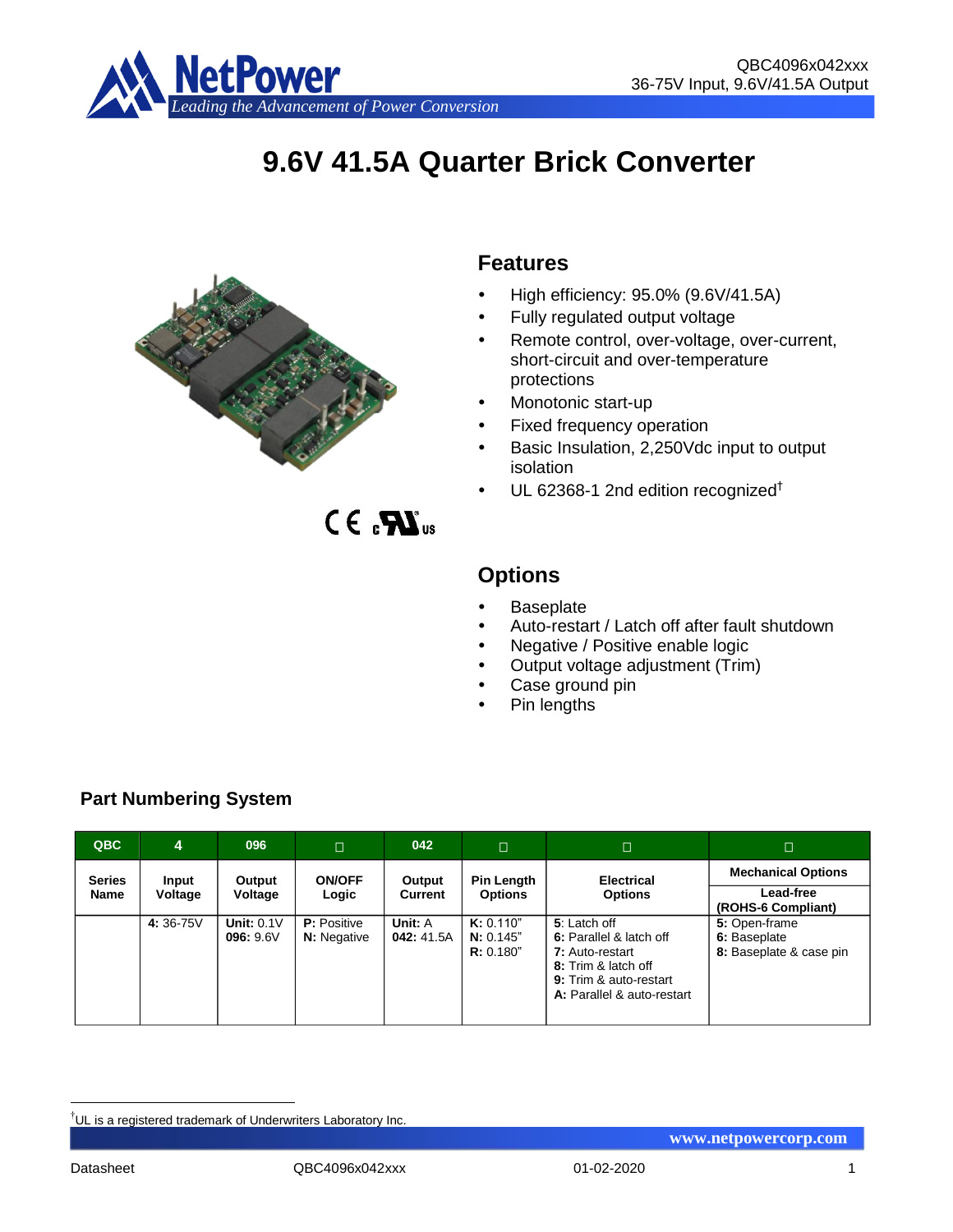

# **Absolute Maximum Rating**

Excessive stresses over these absolute maximum ratings can cause permanent damage to the converter. Operation should be limited to the conditions outlined under the Electrical Specification Section.

| <b>Parameter</b>                                                             | Min    | <b>Max</b> | Unit |
|------------------------------------------------------------------------------|--------|------------|------|
| Input Voltage (continuous)                                                   | $-0.5$ | 75         | Vdc  |
| Input Voltage (continuous, non-operating)                                    |        | 100        | Vdc  |
| <b>Operating Ambient Temperature</b><br>(See Thermal Considerations section) | $-40$  | 85*        | °С   |
| Storage Temperature                                                          | -55    | 125        | °C.  |

*\*Derating curves provided in this datasheet end at 85ºC ambient temperature. Operation above 85ºC ambient temperature is allowed provided the temperatures of the key components or the baseplate do not exceed the limit stated in the Thermal Considerations section.*

# **Electrical Specifications**

These specifications are valid over the converter's full range of input voltage, resistive load, and temperature unless noted otherwise.

#### **Input Specifications**

| <b>Parameter</b>                                                                         | Min  | <b>Typical</b> | <b>Max</b> | Unit |
|------------------------------------------------------------------------------------------|------|----------------|------------|------|
| Input Voltage                                                                            | 36   | 48             | 75         | Vdc  |
| Input Current                                                                            |      |                | 15         | A    |
| Quiescent Input Current (typical Vin)                                                    |      | 100            | 150        | mA   |
| <b>Standby Input Current</b>                                                             |      | 4              | 6          | mA   |
| Input Reflected-ripple Current, Peak-to-peak<br>(5 Hz to 20 MHz, 12 µH source impedance) |      | 20             |            | mA   |
| Input Turn-on Voltage Threshold                                                          | 34.3 | 35             | 36         |      |
| Input Turn-off Voltage Threshold                                                         | 32   | 33             | 34.3       |      |
| Input Voltage ON/OFF Control Hysteresis                                                  |      | ◠              | 3          |      |

#### **Output Specifications**

| <b>Parameter</b>                                                                                                                                                                                                                                                                                           | <b>Min</b>  | <b>Typical</b>     | <b>Max</b>                    | Unit                               |
|------------------------------------------------------------------------------------------------------------------------------------------------------------------------------------------------------------------------------------------------------------------------------------------------------------|-------------|--------------------|-------------------------------|------------------------------------|
| Output Voltage Set Point<br>(typical Vin; full load; $Ta = 25^{\circ}C$ )                                                                                                                                                                                                                                  | 9.55        | 9.6                | 9.65                          | V                                  |
| Output Voltage Set Point Accuracy (over all conditions)                                                                                                                                                                                                                                                    | -3          |                    | $+3$                          | %Vo                                |
| <b>Output Regulation:</b><br>Line Regulation (full range input voltage, 1/2 full load)<br>Load Regulation(full range load, typical Vin)<br>Temperature (Ta = -40 $^{\circ}$ C to 85 $^{\circ}$ C)<br>Output Ripple and Noise Voltage<br><b>RMS</b><br>Peak-to-peak (5 Hz to 20 MHz bandwidth, typical Vin) |             | 0.05<br>0.05<br>15 | 0.2<br>0.2<br>50<br>50<br>150 | %Vo<br>%Vo<br>mV<br>mVrms<br>mVp-p |
| <b>Output Current</b>                                                                                                                                                                                                                                                                                      | 0           |                    | 41.5                          | A                                  |
| <b>Output Power</b>                                                                                                                                                                                                                                                                                        | $\mathbf 0$ |                    | 400                           | W                                  |
| Efficiency<br>(typical Vin; full load; $Ta = 25^{\circ}C$ )                                                                                                                                                                                                                                                |             | 95.0               |                               | %                                  |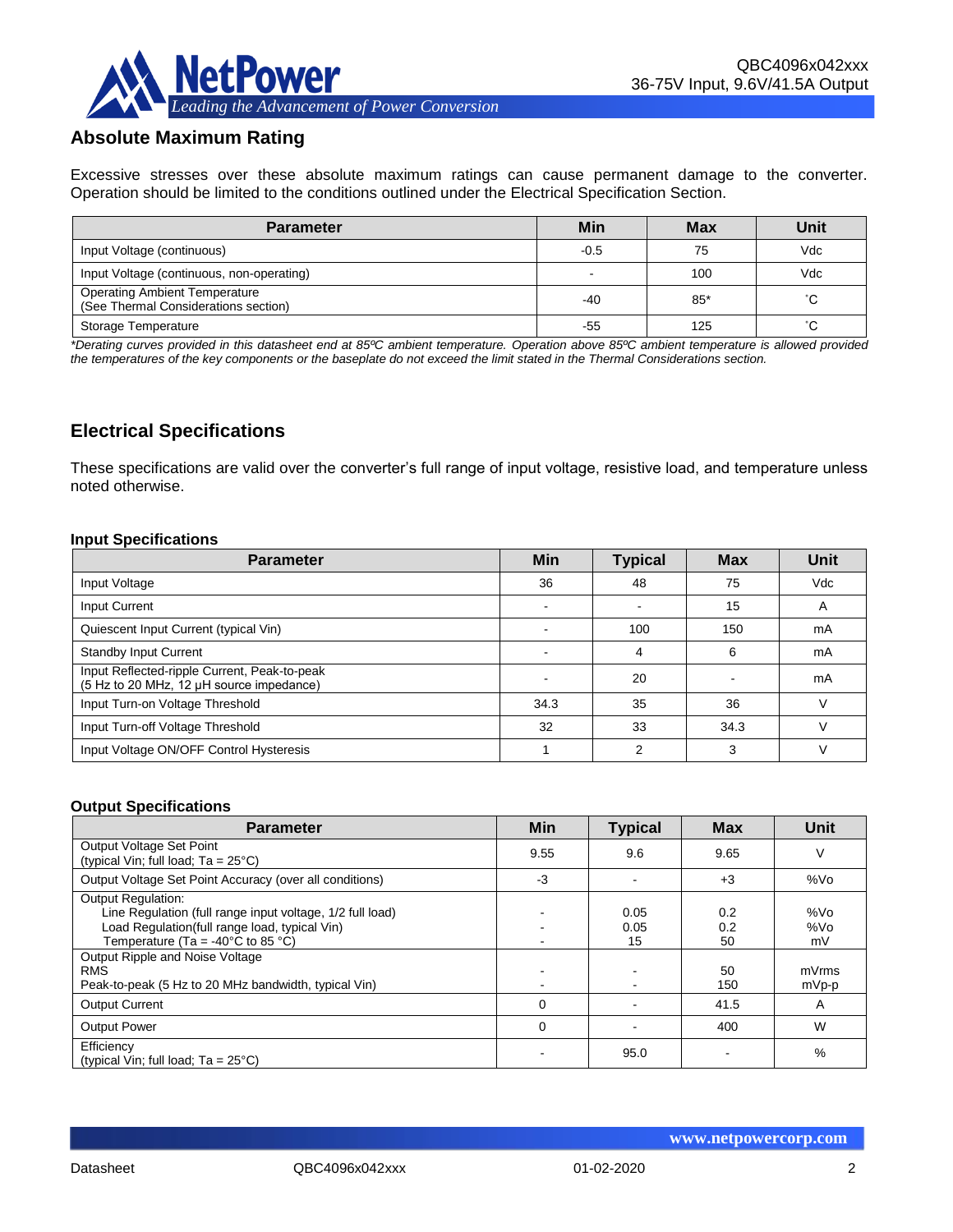

# **Output Specifications (Continued)**

| <b>Parameter</b>                                                                                                                                          | Min  | <b>Typical</b>      | Max    | Unit      |
|-----------------------------------------------------------------------------------------------------------------------------------------------------------|------|---------------------|--------|-----------|
| <b>Output Ripple Frequency</b>                                                                                                                            | 315  | 350                 | 485    | kHz       |
| <b>External Load Capacitance</b>                                                                                                                          |      |                     | 20,000 | μF        |
| Startup Delay, duration from enabling signal to Vo reaches 10% of its set<br>point.<br>(typical Vin; full load; $Ta = 25^{\circ}C$ )                      |      | 6                   |        | ms        |
| Startup Time, duration for Vo to rise from 10% to 90% of its set point to<br>within its regulation band.<br>(typical Vin; zero load; $Ta = 25^{\circ}C$ ) |      | 35                  |        | ms        |
| <b>Output Over Current Protection Set Point</b>                                                                                                           |      | 50                  |        | A         |
| Output Over Voltage Protection Set Point                                                                                                                  | 11.4 |                     | 12.6   | $\vee$    |
| Output Trim Range in % of typical Vo                                                                                                                      | 90   |                     | 110    | $\%$      |
| <b>Dynamic Response</b><br>(typical Vin: $Ta = 25^{\circ}C$ ; load transient 0.1A/us)<br>Load steps from 50% to 75% of full load:                         |      |                     |        |           |
| Peak deviation<br>Settling time (within 10% band of Vo deviation)<br>Load step from 75% to 50% of full load                                               |      | 3<br>$\overline{2}$ |        | %Vo<br>ms |
| Peak deviation<br>Settling time (within 10% band of Vo deviation)                                                                                         |      | 3<br>2              |        | %Vo<br>ms |

#### **General Specifications**

| <b>Parameter</b>                                                                                                | Min | <b>Typical</b> | <b>Max</b> | <b>Unit</b>  |
|-----------------------------------------------------------------------------------------------------------------|-----|----------------|------------|--------------|
| Remote Enable                                                                                                   |     |                |            |              |
| Logic Low:                                                                                                      |     |                |            |              |
| $ION/OFF = 1.0mA$                                                                                               | 0   |                | 1.2        | ν            |
| $VON/OFF = 0.0V$                                                                                                |     |                | 1.0        | mA           |
| Logic High:                                                                                                     |     |                |            |              |
| $ION/OFF = 0.0µA$                                                                                               | 3.5 |                | 15         | V            |
| Leakage Current                                                                                                 |     |                | 50         | μA           |
| <b>Isolation Capacitance</b>                                                                                    |     | 2,700          |            | pF           |
| <b>Isolation Resistance</b>                                                                                     | 10  |                |            | $M\Omega$    |
| Calculated MTBF (Telecordia SR-332, 2011, Issue 3), full load, 40°C,<br>60% upper confidence level, typical Vin |     | 5.9            |            | $10^6$ -hour |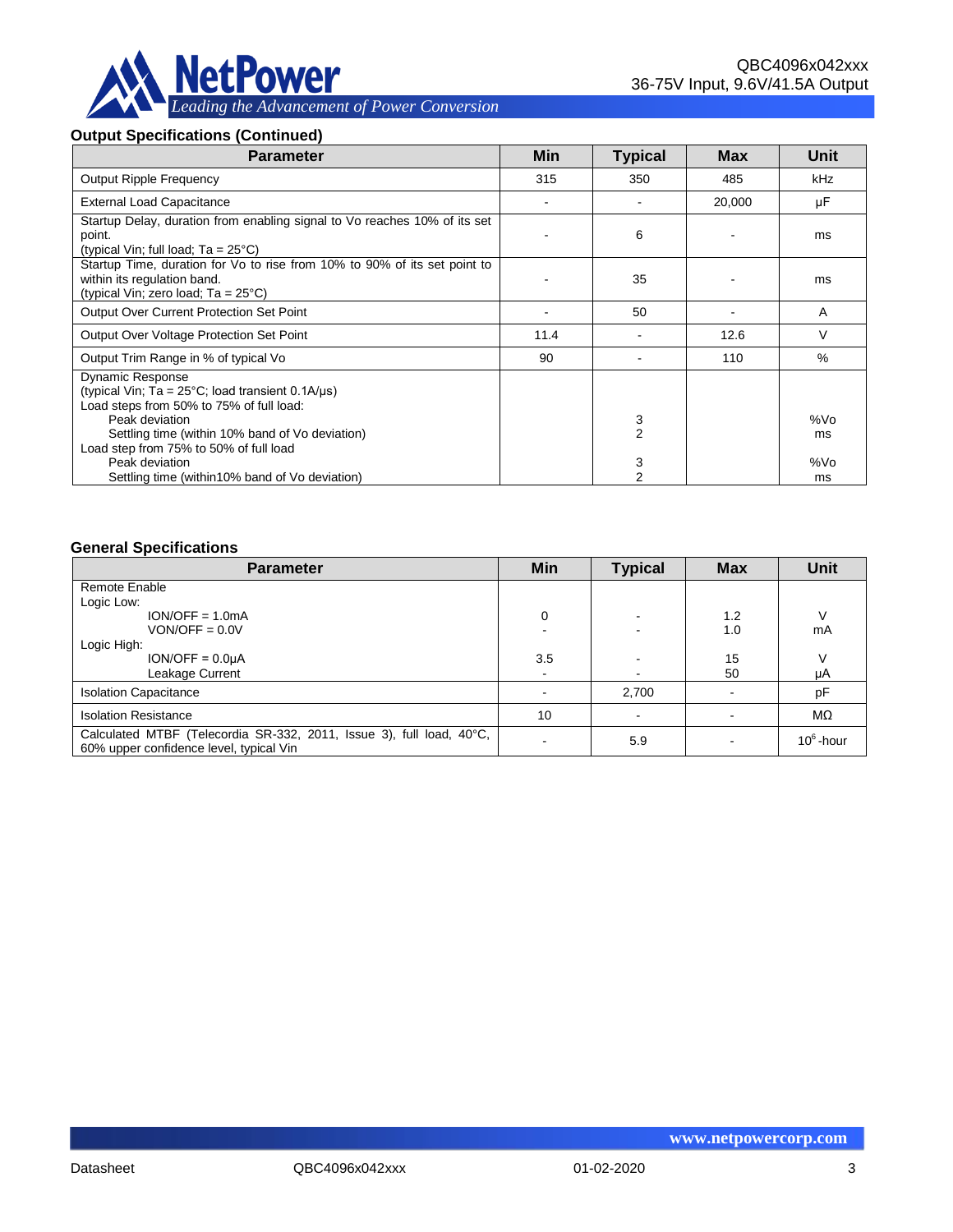

# **Characteristic Curves**



**Time – t (2μs/div) Figure 5.** Output Ripple Voltage at Full Load

**Time – t (10ms/div) Figure 6.** Start-Up from Enable Control (typical Vin, full load, tested in CR mode)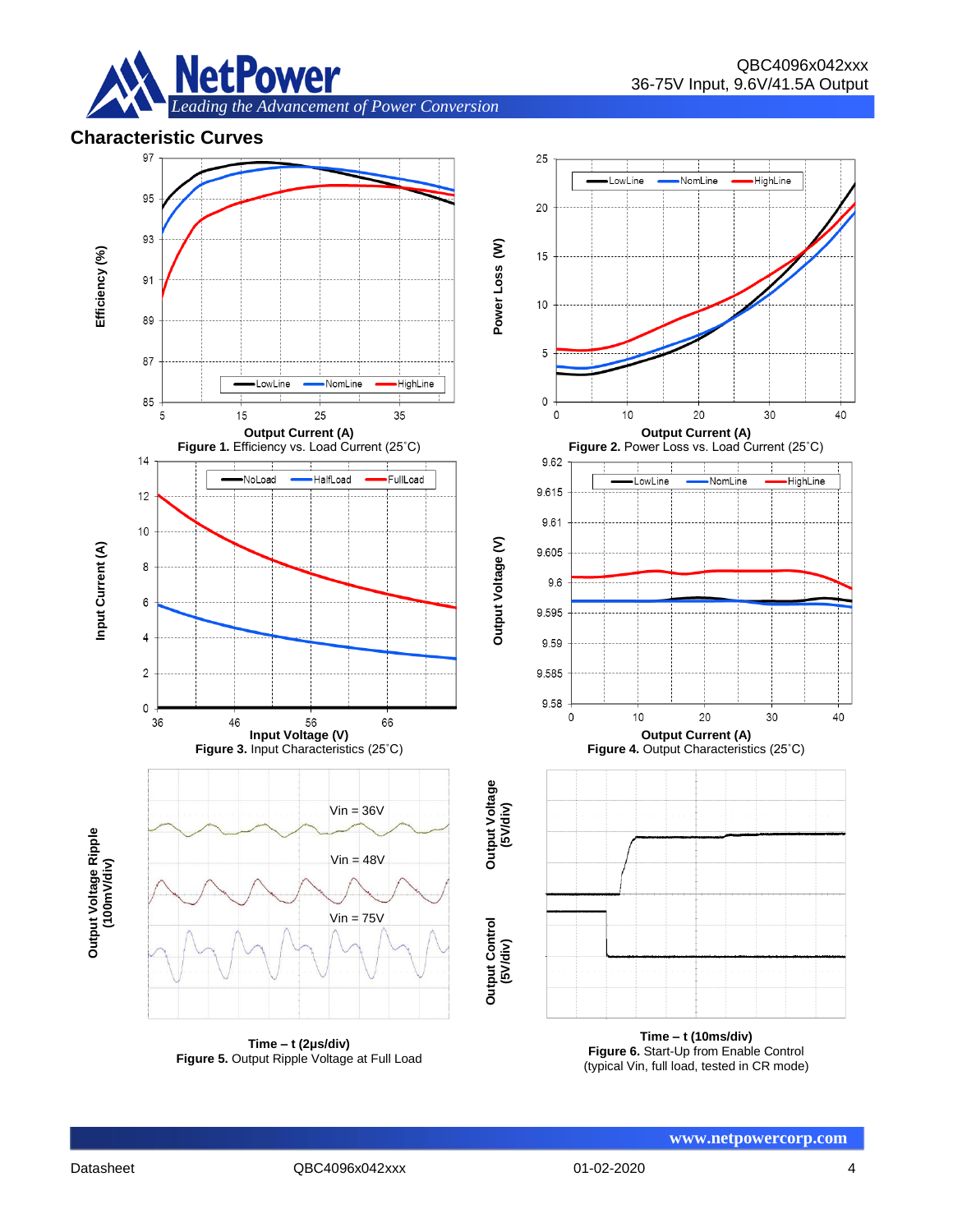



**Time – t (1ms/div) Figure 7.** Transient Load Response (typical Vin, load current steps from 75% to 50% at a slew rate  $0.1A/\mu s$ 



**Figure 9**. Current Derating Curve for Airflow Direction 3 (Ref. Fig. 10 for Airflow Direction; typical Vin, open frame, soldered interface)

**Time – t (1ms/div) Figure 8.** Transient Load Response (typical Vin, load current steps from 50% to 75% at a slew rate  $0.1A/\mu s$ 



**Figure 10.** Thermal Image for Airflow Direction 3 (33A output, 55°C ambient, 200 LFM, typical Vin, open frame, soldered interface)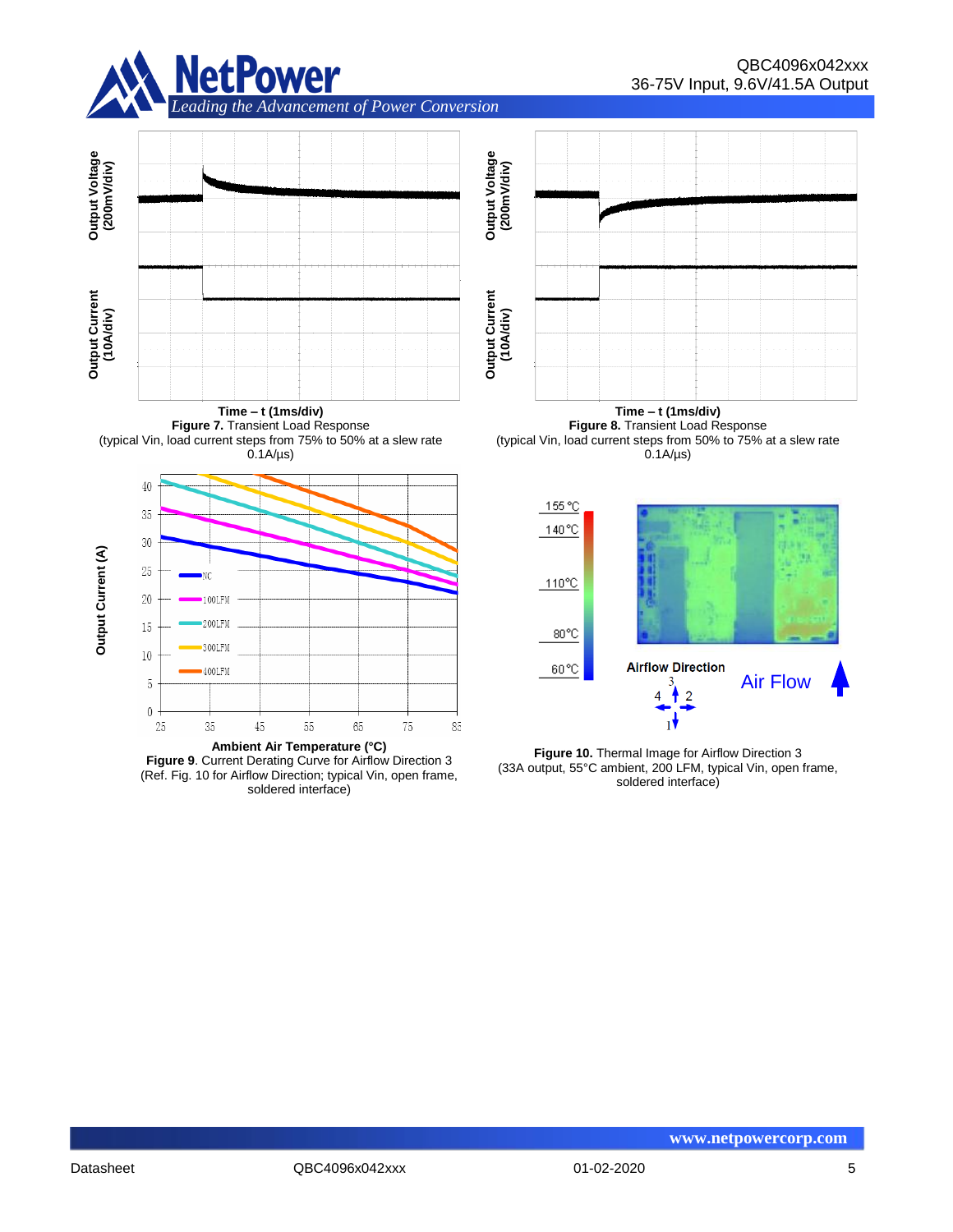



## **Feature Descriptions**

#### **Remote ON/OFF**

The converter can be turned on and off by changing the voltage between the ON/OFF pin and Vin(-). The QBC4 Series of converters are available with factory selectable positive logic and negative logic.

For the negative control logic, the converter is ON when the ON/OFF pin is at a logic low level and OFF when the ON/OFF pin is at a logic high level. For the positive control logic, the converter is ON when the ON/OFF pin is at a logic high level and OFF when the ON/OFF pin is at a logic low level.

With the internal pull-up circuitry, a simple external switch between the ON/OFF pin and Vin(-) can control the converter. A few example circuits for controlling the ON/OFF pin are shown in Figures 11, 12 and 13.

The logic low level is from 0V to 1.2V and the maximum sink current during logic low is 1mA. The external switch must be capable of maintaining a logic-low level while sinking up to this current. The logic high level is from 3.5V to 15V. The converter has an internal pull-up circuit that ensures the ON/OFF pin at a high logic level when the leakage current at ON/OFF pin is no greater than 50μA.



**Figure 11.** Opto Coupler Enable Circuit







**Figure 13.** Direct Logic Drive

#### **Output Voltage Adjustment (optional)**

As an optional feature, if this feature is selected, a trim pin is available at the output side of the QBC4 converter The trim pin allows the user to adjust down or up the output voltage set point through an external resistor connected between the TRIM pin and Vo(-) or Vo(+) pin. The output voltage trim range is 90% to 110% of the specified typical output voltage.

The circuit configuration for trim down operation is shown in Figure 14. To decrease the output voltage, the value of the external resistor should be

$$
Rdown = (\frac{511}{\Delta} - 10.22)(k\Omega)
$$

**Where** 

$$
\Delta = (\frac{|Vnom - Vadj|}{Vnom}) \times 100
$$

And

V*nom* = Typical Output Voltage V*adj* = Adjusted Output Voltage

The circuit configuration for trim up operation is shown in Figure 15. To increase the output voltage, the value of the resistor should be

$$
Rup = \left(\frac{5.11\text{Vol}(100 + \Delta)}{1.225\Delta} - \frac{511}{\Delta} - 10.22\right)(k\Omega)
$$

**Where** 

V*o* = Typical Output Voltage

As the output voltage at the converter output terminals are higher than the specified typical level when using the trim up and/or remote sense functions, it is important to make sure that the voltage at the output terminals does not exceed the maximum power rating of the converter as given in the Specifications table.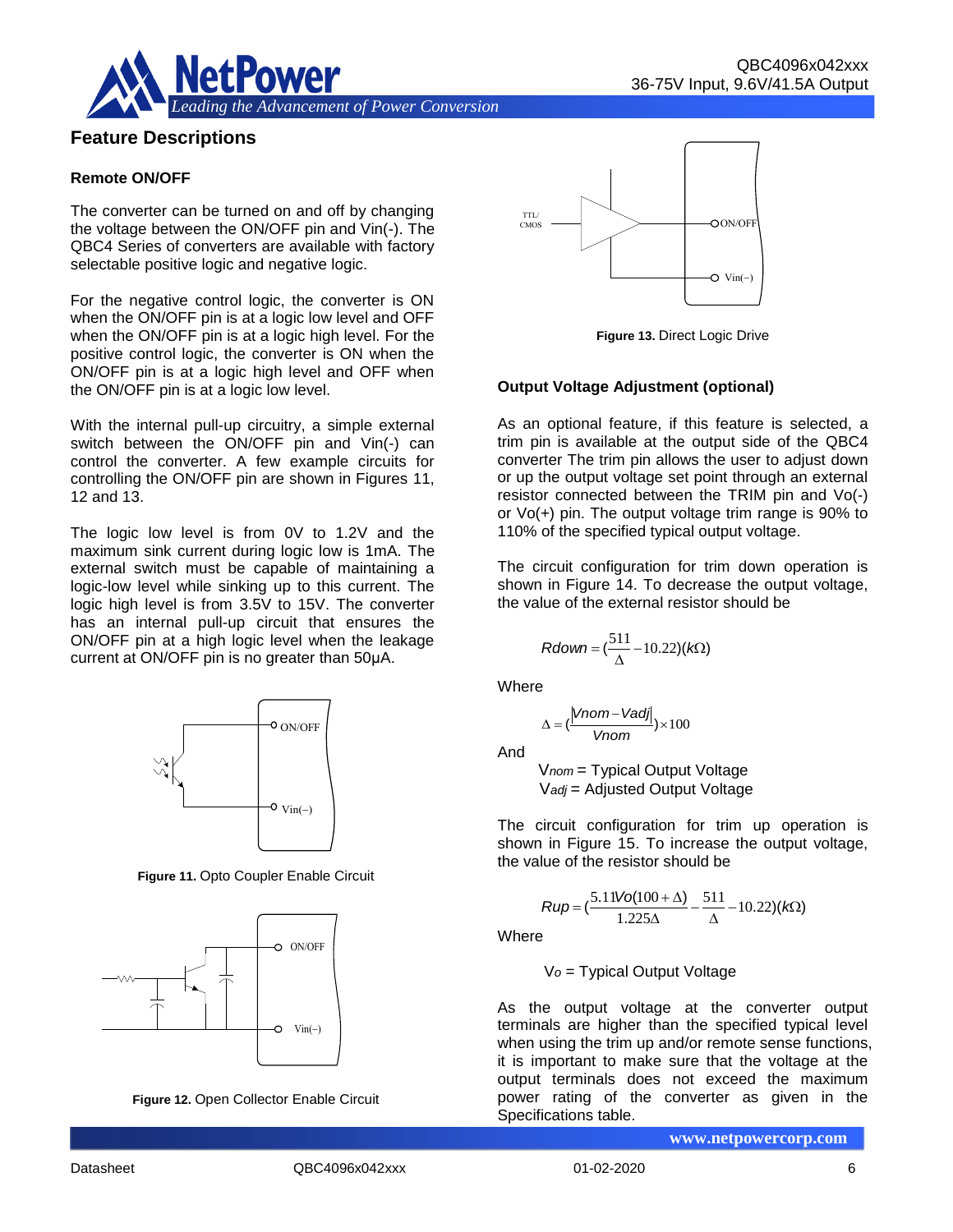



**Figure 14.** Circuit to Decrease Output Voltage



**Figure 15.** Circuit to Increase Output Voltage

## **Parallel Operation (optional)**

While the land-<br>
With the land-off version to condend in either has the matched three interests of the second in either the second in the top the second in the second interests of the second interests of the second interes QBC4 converters with the parallel option selected can operate in parallel to meet higher system power demand or provide redundant power for higher system reliability. This feature allows the output voltage to droop with the output current. Such droop characteristic enhances the accuracy of the load sharing. It's desirable to have impedance balance of all converters' output power traces for better current sharing. To have synchronized start-up of all modules in parallel operation, the parallel feature should be accompanied by the latch-off protection feature if the output of the modules in parallel will be directly connected together. An Oring diode or Oring FET should be used at each converter output when both parallel and auto-restart options are selected.

#### **Input Under-Voltage Lockout**

This feature prevents the converter from starting until the input voltage reaches the turn-on voltage threshold, and keeps the converter running until the input voltage falls below the turn-off voltage threshold. Both turn-on and turn-off voltage thresholds are defined in the Input Specifications table. The hysteresis prevents oscillations.

#### **Output Over-Current Protection (OCP)**

This converter can be ordered in either latch-off or auto-restart version upon OCP, OVP, and OTP.

With the latch-off version, the converter will latch off when the load current exceeds the limit. The converter can be restarted by toggling the ON/OFF switch or recycling the input voltage.

With the auto-restart version, the converter will operate in a hiccup mode (repeatedly try to restart) until the cause of the over-current condition is cleared.

## **Output Over-Voltage Protection (OVP)**

With the latch-off version, the converter will latch off when the output voltage exceeds the limit. The converter can be restarted by toggling the ON/OFF switch or recycling the input voltage.

With the auto-restart version, the converter will operate in a hiccup mode (repeatedly try to restart) until the cause of the over-voltage condition is cleared.

#### **Over Temperature Protection (OTP)**

With the latch-off version, the converter will shut down and latch off if an over-temperature condition is detected. The converter has a temperature sensor located at a carefully selected position, which represents the thermal condition of key components of the converter. The thermal shutdown circuit is designed to turn the converter off when the temperature at the sensor reaches 120°C. The module can be restarted by toggling the ON/OFF switch or recycling the input voltage.

With the auto-restart version, the converter will resume operation after the converter cools down.

# **Design Considerations**

As with any DC/DC converter, the stability of the QBC4 converters may be compromised if the source impedance is too high or inductive. It's desirable to keep the input source ac-impedance as low as possible. Although the converters are designed to be stable without adding external input capacitors for typical source impedance, it is recommended to add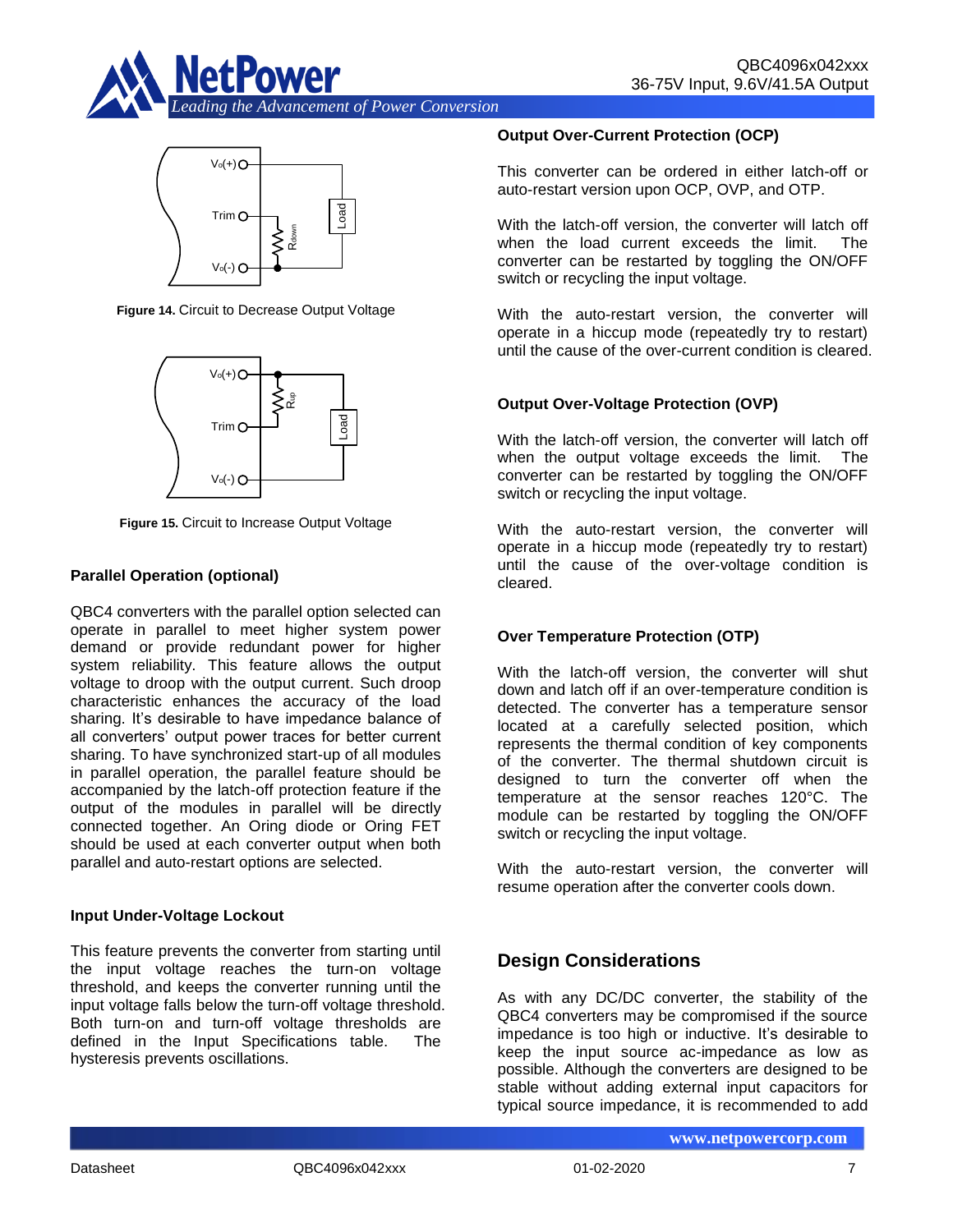

100  $\mu$ F low ESR electrolytic capacitors at the input of the converter for each 100W output power, which reduces the potential negative impact of the source impedance on the converter stability. These electrolytic capacitors should have sufficient RMS current rating over the operating temperature range.

The converter is designed to be stable without additional output capacitors. To further reduce the output voltage ripple or improve the transient response, additional output capacitors are often used in applications. When additional output capacitors are used, a combination of ceramic capacitors and tantalum/polymer capacitors shall be used to provide good filtering while assuring the stability of the converter.

# **Safety Considerations**

The QBC4 Series of converters is designed in accordance with EN 62368 Safety of Information Technology Equipment Including Electrical Equipment. The converters are recognized by UL in both USA and Canada to meet the requirements in UL 62368, Safety of Information Technology Equipment and applicable Canadian Safety Requirement, and UL 62368. Flammability ratings of the PWB and plastic components in the converter meet 94V-0.

To protect the converter and the system, an input line fuse is highly recommended on the un-grounded input end.

# **Thermal Considerations**

The QBC4 Series of converters can operate in various thermal environments. Due to the high efficiency and optimal heat distribution, these converters exhibit excellent thermal performance.

The maximum allowable output power of any power converter is usually determined by the electrical design and the maximum operating temperature of its components. The QBC4 Series of converters have been tested comprehensively under various conditions to generate the derating curves with the consideration for long term reliability.

The thermal derating curves are highly influenced by the test conditions. One of the critical variables is the

interface method between the converter and the test fixture board. There is no standard method in the industry for the derating tests. Some suppliers use sockets to plug in the converter, while others solder the converter into the fixture board. It should be noted that these two methods produce significantly different results for a given converter. When the converter is soldered into the fixture board, the thermal performance of the converter is significantly improved compared to using sockets due to the reduction of the contact loss and the thermal impedance from the pins to the fixture board. Other factors affecting the results include the board spacing, construction (especially copper weight, holes and openings) of the fixture board and the spacing board, temperature measurement method and ambient temperature measurement point. The thermal derating curves in this datasheet are obtained using a PWB fixture board and a PWB spacing board with no opening, a board-to-board spacing of 1", and the converter is soldered to the test board with thermal relieves.

Note that the natural convection condition was measured at 0.05 m/s to 0.15 m/s (10ft./min. to 30 ft./min.

#### **Heat Transfer without a Baseplate**

With single-board DC/DC converter designs, convection heat transfer is the primary cooling means for converters without a baseplate. Therefore, airflow speed should be checked carefully for the intended operating environment. Increasing the airflow over the converter enhances the heat transfer via convection.

Figure 16 shows a recommended temperature monitoring point for open frame modules. For reliable operation, the temperature at this location should not continuously exceed 120 °C.



**Figure 16.** Temperature Monitoring Locations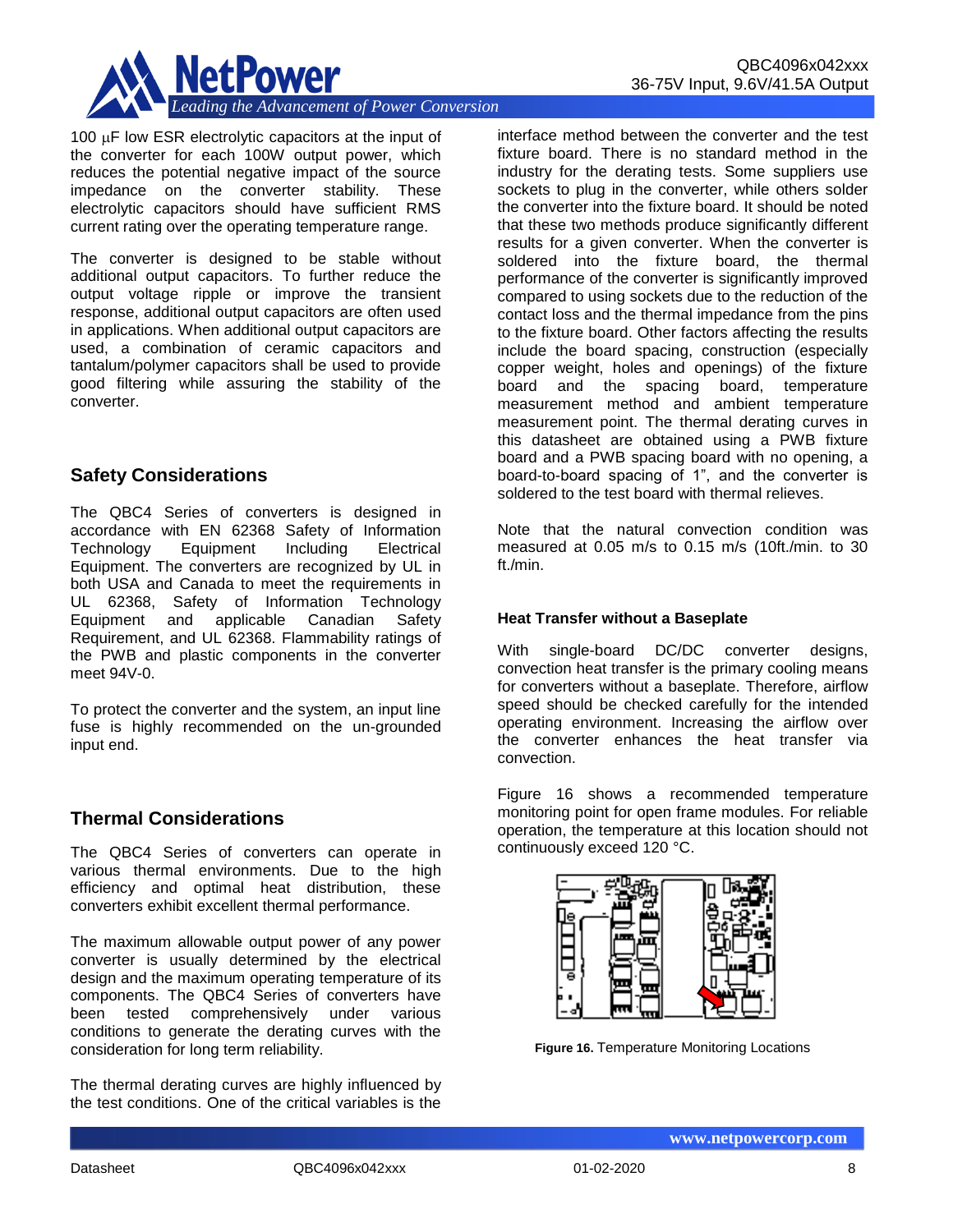

#### **Heat Transfer with a Baseplate**

The QBC4 Series of converters has the option of using a baseplate for enhanced thermal performance.

The typical height of the converter with the baseplate option is 0.50''. The use of an additional heatsink or cold-plate can further improve the thermal performance of the converter. With the baseplate option, an additional heatsink can be attached to the converter using M3 screws.

For reliable operation, the baseplate temperature should not continuously exceed 100 °C

# **EMC Considerations**

The EMC performance of the converter is related to the layout and filtering design of the customer board. Careful layout and adequate filtering around the converter are important to confine noise generated by the switching actions in the converter and to optimize system EMC performance.